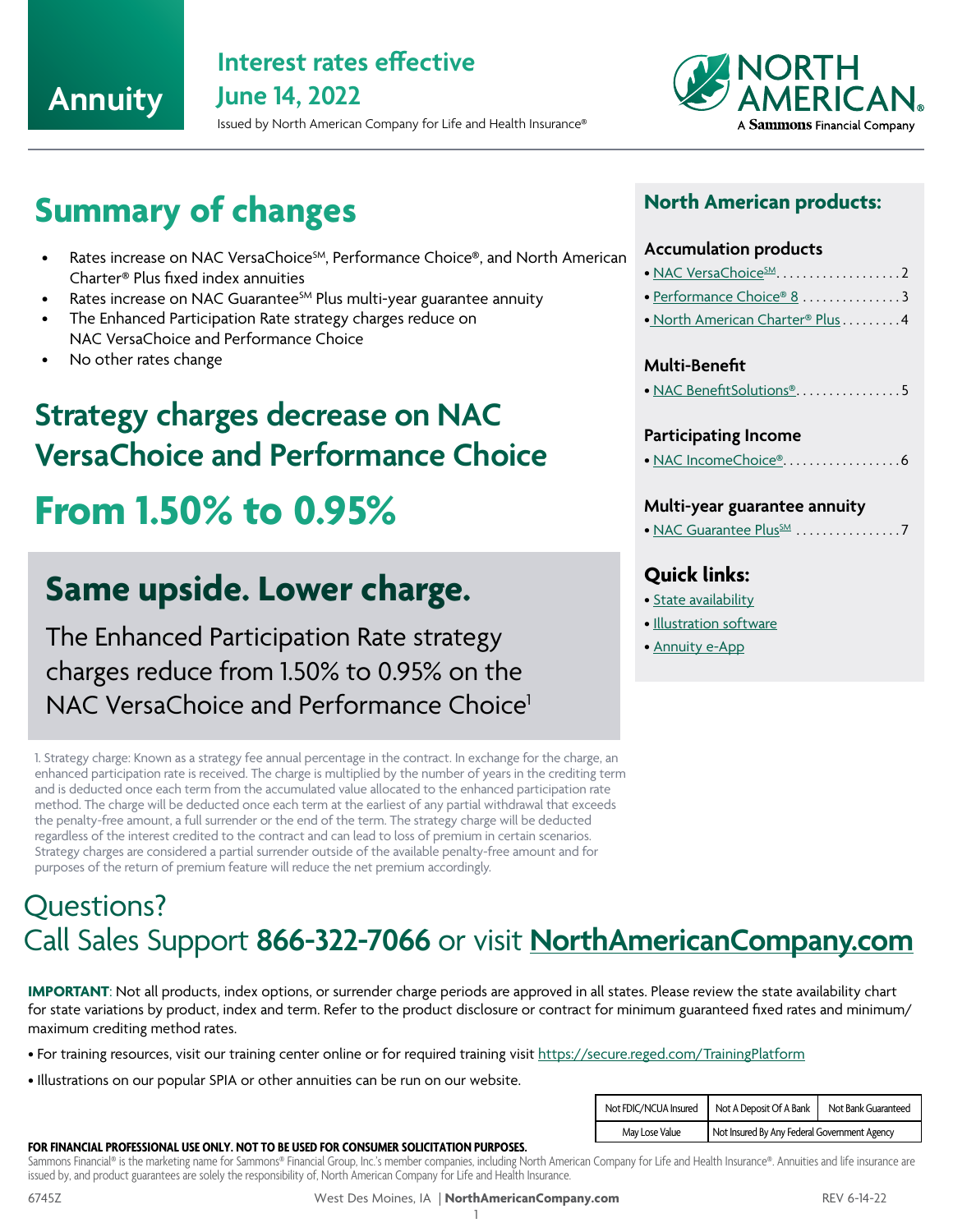<span id="page-1-0"></span>

# **Interest rates effective**

**June 14, 2022**

Issued by North American Company for Life and Health Insurance®



## **NAC VersaChoice<sup>SM</sup> 10** fixed index annuity

Minimum premium: \$20,000 qualified and non-qualified High band rate: \$75,000 or more; Low band rate: \$20,000 – \$74,999

| <b>Fixed account rate</b> |                  |
|---------------------------|------------------|
| 10 year high band         | 10 year low band |
| 3.70%                     | 3.30%            |

| Participation rate (No Cap)                     |                                                      | 10 year high band | 10 year low band |
|-------------------------------------------------|------------------------------------------------------|-------------------|------------------|
|                                                 | S&P 500°                                             | 35%               | 30%              |
|                                                 | S&P MARC 5% ER                                       | 135%              | 115%             |
| Annual Point-to-Point with Participation Rate   | Fidelity Multifactor Yield Index <sup>5M</sup> 5% ER | 145%              | 125%             |
| <b>NEW</b>                                      | Morgan Stanley Dynamic Global Index                  | 145%              | 125%             |
|                                                 | S&P 500°                                             | 50%               | 40%              |
|                                                 | S&P MARC 5% ER                                       | 190%              | 165%             |
| Two-year Point-to-Point with Participation Rate | Fidelity Multifactor Yield Index <sup>5M</sup> 5% ER | 200%              | 175%             |
| <b>NEW</b>                                      | Morgan Stanley Dynamic Global Index                  | 200%              | 175%             |
| <b>Enhanced Participation Rate</b>              |                                                      | 10 year high band | 10 year low band |
|                                                 | Fidelity Multifactor Yield Index <sup>5M</sup> 5% ER | 175%              | 160%             |
| Annual Point-to-Point with                      | strategy charge <sup>1</sup>                         | 0.95%             | 0.95%            |
| enhanced Participation Rate<br><b>NEW</b>       | Morgan Stanley Dynamic Global Index                  | 175%              | 160%             |
|                                                 | strategy charge <sup>1</sup>                         | 0.95%             | 0.95%            |
|                                                 | Fidelity Multifactor Yield Index <sup>5M</sup> 5% ER | 250%              | 230%             |
| Two-year Point-to-Point with                    | strategy charge <sup>1</sup>                         | 0.95%             | 0.95%            |
| enhanced Participation Rate<br><b>NEW</b>       | Morgan Stanley Dynamic Global Index                  | 250%              | 230%             |
|                                                 | strategy charge <sup>1</sup>                         | 0.95%             | 0.95%            |
| <b>Index Margin (No Cap)</b>                    |                                                      | 10 year high band | 10 year low band |
| Annual Point-to-Point with Index Margin         | S&P 500° Low Volatility Daily Risk Control 5%        | 0.50%             | 1.50%            |
| <b>Index Cap Rate</b>                           |                                                      | 10 year high band | 10 year low band |
| Monthly Point-to-Point with Index Cap Rate      | S&P 500°                                             | 2.60%             | 2.50%            |
| Annual Point-to-Point with Index Cap Rate       | S&P 500°                                             | 8.25%             | 7.25%            |

1. Known as a strategy fee annual percentage in the contract. In exchange for the charge, an enhanced participation rate is received. The charge is multiplied by the number of years in the crediting term and is deducted once each term from the accumulated value allocated to the enhanced participation rate method. The charge will be deducted once each term at the earliest of any partial withdrawal that exceeds the penalty-free amount, a full surrender or the end of the term. The strategy charge will be deducted regardless of the interest credited to the contract and can lead to loss of premium in certain scenarios. Strategy charges are considered a partial surrender outside of the available penalty-free amount and for purposes of the return of premium feature will reduce the net premium accordingly.

The NAC VersaChoice<sup>SM</sup> is issued on base contract form NA1012A/ICC17-NA1012A.MVA or appropriate state variation including all applicable endorsements and riders by North American Company for Life and Health Insurance®, West Des Moines, IA. Product and features/options may not be available in all states or appropriate for all clients. See product materials and state availability chart for further details, specific features/options, and limitations by product and state.

| Not FDIC/NCUA Insured | Not A Deposit Of A Bank                      | Not Bank Guaranteed |  |  |  |
|-----------------------|----------------------------------------------|---------------------|--|--|--|
| May Lose Value        | Not Insured By Any Federal Government Agency |                     |  |  |  |

### **FOR FINANCIAL PROFESSIONAL USE ONLY. NOT TO BE USED FOR CONSUMER SOLICITATION PURPOSES.**

Sammons Financial® is the marketing name for Sammons® Financial Group, Inc.'s member companies, including North American Company for Life and Health Insurance®. Annuities and life insurance are issued by, and product guarantees are solely the responsibility of, North American Company for Life and Health Insurance.

#### 6745Z West Des Moines, IA | **NorthAmericanCompany.com** REV 6-14-22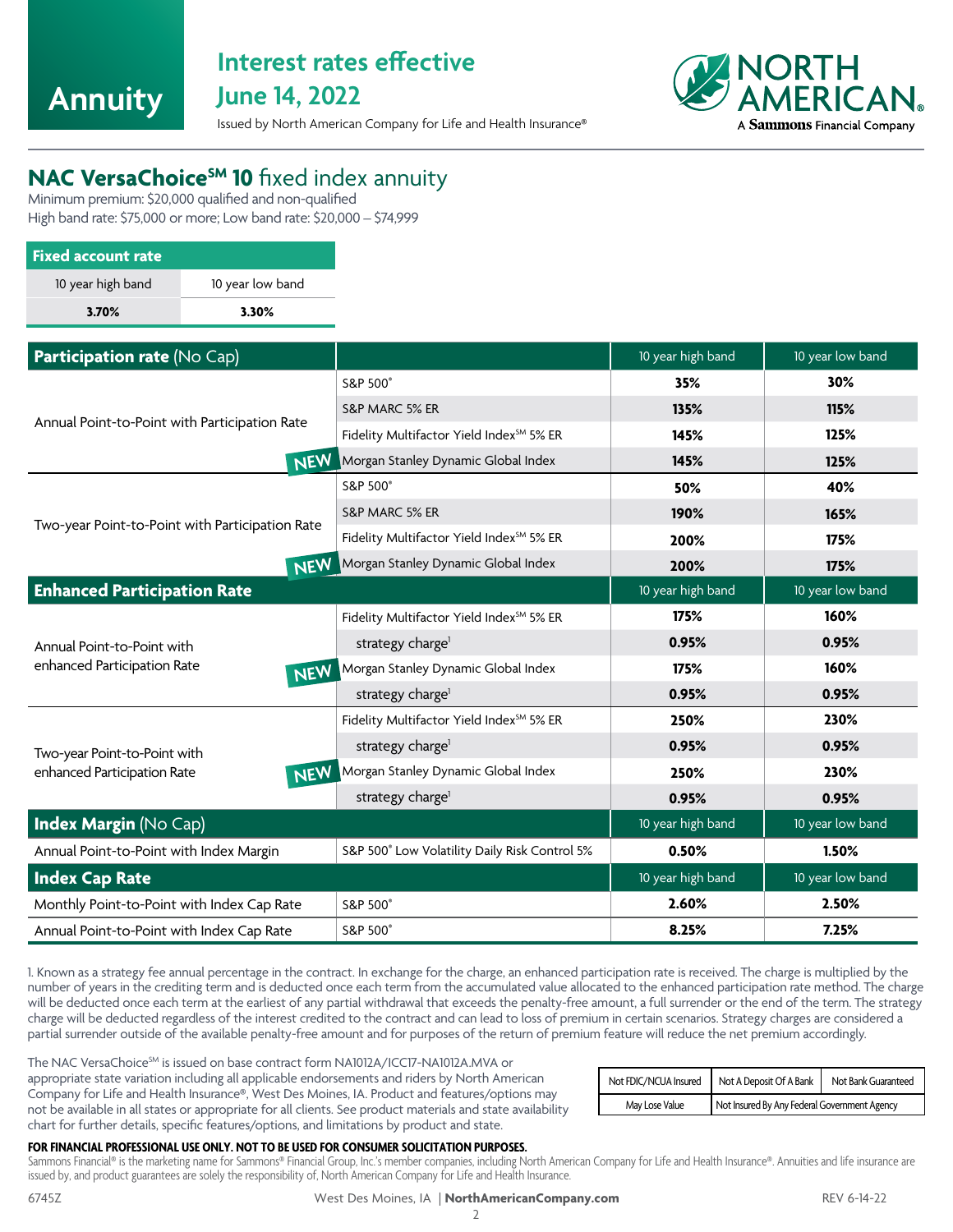<span id="page-2-0"></span>**Annuity**

## **Interest rates effective**

**June 14, 2022**



Issued by North American Company for Life and Health Insurance®

## **Performance Choice® 8** fixed index annuity

Minimum premium: \$20,000 qualified and non-qualified (\$50/month TSA salary reduction)

| <b>Fixed account rate</b> |  |  |  |  |
|---------------------------|--|--|--|--|
| 8 year                    |  |  |  |  |
| 3.60%                     |  |  |  |  |

| Participation rate (No Cap)                                          |                                                      | 8 year |
|----------------------------------------------------------------------|------------------------------------------------------|--------|
|                                                                      | S&P 500°                                             | 30%    |
|                                                                      | S&P MARC 5% ER                                       | 130%   |
| Annual Point-to-Point with Participation Rate                        | Fidelity Multifactor Yield Index <sup>5M</sup> 5% ER | 140%   |
| <b>NEW</b>                                                           | Morgan Stanley Dynamic Global Index                  | 140%   |
|                                                                      | S&P 500°                                             | 45%    |
| Two-year Point-to-Point with Participation Rate                      | S&P MARC 5% ER                                       | 185%   |
|                                                                      | Fidelity Multifactor Yield Index <sup>5M</sup> 5% ER | 195%   |
| <b>NEW</b>                                                           | Morgan Stanley Dynamic Global Index                  | 195%   |
| <b>Enhanced Participation Rate</b>                                   |                                                      | 8 year |
|                                                                      | Fidelity Multifactor Yield Index <sup>5M</sup> 5% ER | 170%   |
|                                                                      | strategy charge <sup>1</sup>                         | 0.95%  |
| Annual Point-to-Point with enhanced Participation Rate<br><b>NEW</b> | Morgan Stanley Dynamic Global Index                  | 170%   |
|                                                                      | strategy charge <sup>1</sup>                         | 0.95%  |
|                                                                      | Fidelity Multifactor Yield Index <sup>5M</sup> 5% ER | 245%   |
|                                                                      | strategy charge <sup>1</sup>                         | 0.95%  |
| Two-year Point-to-Point with enhanced Participation Rate<br>NEW      | Morgan Stanley Dynamic Global Index                  | 245%   |
|                                                                      | strategy charge <sup>1</sup>                         | 0.95%  |
| <b>Index Margin (No Cap)</b>                                         |                                                      | 8 year |
| Annual Point-to-Point with Index Margin                              | S&P 500° Low Volatility Daily Risk Control 5%        | 0.70%  |
| <b>Index Cap Rate</b>                                                |                                                      | 8 year |
| Monthly Point-to-Point with Index Cap Rate                           | S&P 500°                                             | 2.50%  |
| Annual Point-to-Point with Index Cap Rate                            | S&P 500°                                             | 8.00%  |

1. Known as a strategy fee annual percentage in the contract. In exchange for the charge, an enhanced participation rate is received. The charge is multiplied by the number of years in the crediting term and is deducted once each term from the accumulated value allocated to the enhanced participation rate method. The charge will be deducted once each term at the earliest of any partial withdrawal that exceeds the penalty-free amount, a full surrender or the end of the term. The strategy charge will be deducted regardless of the interest credited to the contract and can lead to loss of premium in certain scenarios.

The Performance Choice® is issued on base contract form NA1007A/ICC16-NA1007A.MVA or appropriate state variation including all applicable endorsements and riders by North American Company for Life and Health Insurance®, West Des Moines, IA. Product and features/options may not be available in all states or appropriate for all clients. See product materials and state availability chart for further details, specific features/options, and limitations by product and state.

| Not FDIC/NCUA Insured | Not A Deposit Of A Bank.                     | Not Bank Guaranteed |
|-----------------------|----------------------------------------------|---------------------|
| May Lose Value        | Not Insured By Any Federal Government Agency |                     |

### **FOR FINANCIAL PROFESSIONAL USE ONLY. NOT TO BE USED FOR CONSUMER SOLICITATION PURPOSES.**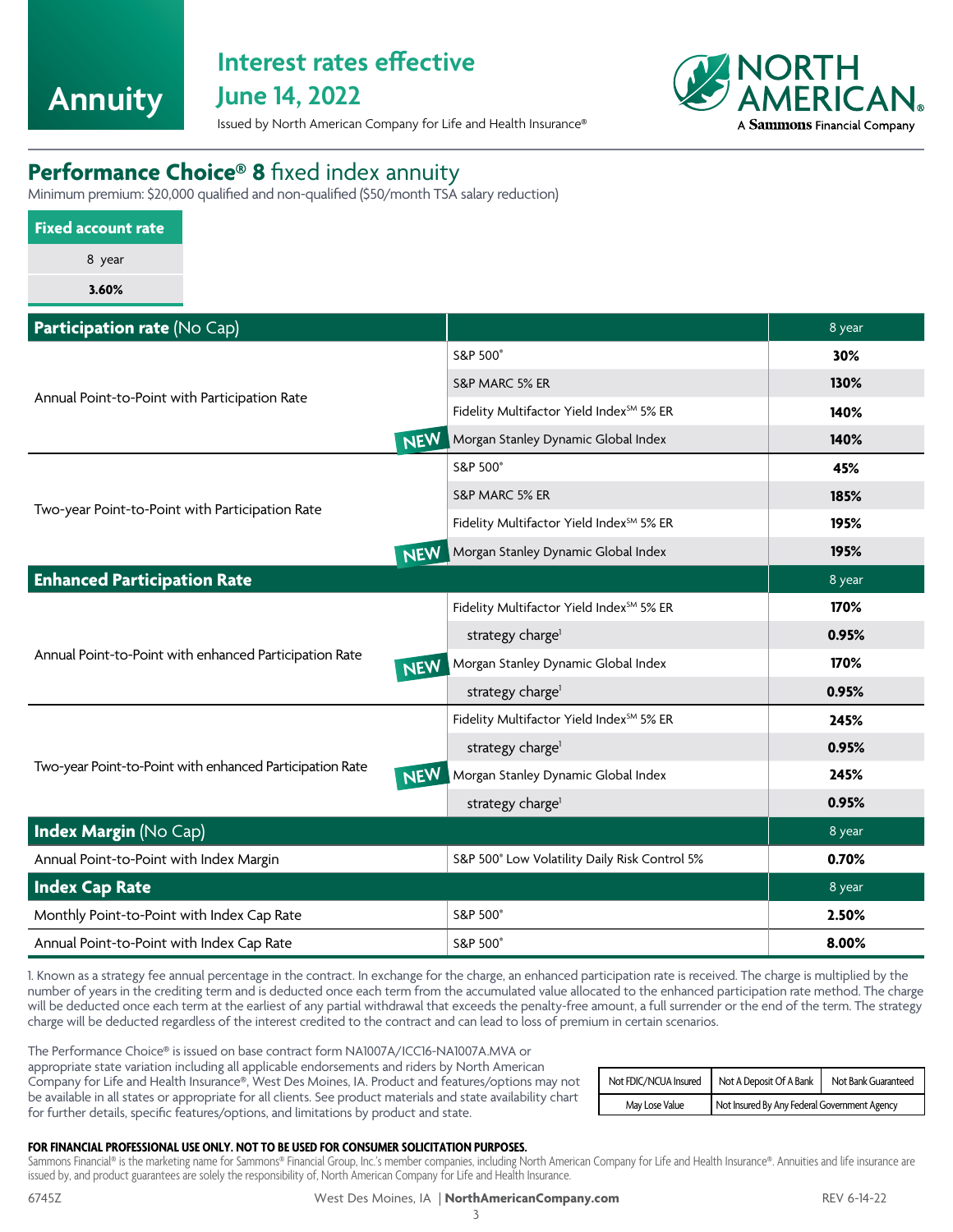<span id="page-3-0"></span>

## **Interest rates effective**

**June 14, 2022**

Issued by North American Company for Life and Health Insurance®



## **North American Charter® Plus**

fixed index annuity

Minimum premium: \$20,000 qualified and non-qualified High band rate: \$75,000 or more; Low band rate: \$20,000 – \$74,999

\*State specific 10-year rates apply to the following states: AK, CA, CT, DE, HI, ID, IN, MO, MN, NJ, NV, OH, OK, OR, PA, SC, TX, UT, VA, WA

| <b>Premium bonus</b> |                     |                      |                     |                                            |                                           |  |  |  |  |
|----------------------|---------------------|----------------------|---------------------|--------------------------------------------|-------------------------------------------|--|--|--|--|
| 10 year<br>high band | 10 year<br>low band | 14 year<br>high band | 14 year<br>low band | State specific<br>10 year $*$<br>high band | State specific<br>10 year $*$<br>low band |  |  |  |  |
| 8.00%                | 5.00%               | 10.00%               | 7.00%               | 8.00%                                      | 5.00%                                     |  |  |  |  |

| <b>Fixed account rate</b> |                     |                      |                     |                                            |                                           |                      |                     | <b>Fixed account first-year yield</b> (fixed rate + premium bonus) |                     |                                            |                                           |
|---------------------------|---------------------|----------------------|---------------------|--------------------------------------------|-------------------------------------------|----------------------|---------------------|--------------------------------------------------------------------|---------------------|--------------------------------------------|-------------------------------------------|
| 10-year<br>high band      | 10-year<br>low band | 14-year<br>high band | 14-year<br>low band | State specific<br>10 year $*$<br>high band | State specific<br>10 year $*$<br>low band | 10-year<br>high band | 10-year<br>low band | 14-year<br>high band                                               | 14-year<br>low band | State specific<br>10 year $*$<br>high band | State specific<br>10 year $*$<br>low band |
| 2.40%                     | 2.40%               | 2.70%                | 2.70%               | 2.40%                                      | 2.40%                                     | 10.59%               | 7.52%               | 12.97%                                                             | 9.88%               | 10.59%                                     | 7.52%                                     |

| <b>Participation rate (No Cap)</b>                                                                                                                                                                        |                     |       | 10-year<br>low band | 14-year<br>high band | 14-year<br>low band | State specific<br>10 year $*$<br>high band | State specific<br>10 year*<br>low band   |
|-----------------------------------------------------------------------------------------------------------------------------------------------------------------------------------------------------------|---------------------|-------|---------------------|----------------------|---------------------|--------------------------------------------|------------------------------------------|
| Annual Point-to-Point with Participation Rate                                                                                                                                                             | <b>S&amp;P 500°</b> | 25%   | 25%                 | 25%                  | 25%                 | 25%                                        | 25%                                      |
| <b>Index Margin (No Cap)</b>                                                                                                                                                                              |                     |       | 10-year<br>low band | 14-year<br>high band | 14-year<br>low band | State specific<br>10 year*<br>high band    | State specific<br>10 year*<br>low band   |
| Daily Average with Index Margin<br><b>S&amp;P 500°</b>                                                                                                                                                    |                     |       | 6.50%               | 5.00%                | 5.00%               | 7.00%                                      | 7.00%                                    |
| S&P 500 <sup>®</sup> Low Volatility<br>Annual Point-to-Point with Index Margin<br>Daily Risk Control 5%                                                                                                   |                     |       | 2.90%               | 2.00%                | 2.00%               | 3.00%                                      | 3.00%                                    |
| Two-Year Point-to-Point with Index Margin<br>(1-year margin shown; 2-year margin is margin<br>S&P 500 <sup>®</sup> Low Volatility<br>Daily Risk Control 8%<br>shown x 2)<br>(Not available in all states) |                     | 4.25% | 4.25%               | 3.50%                | 3.50%               | 4.50%                                      | 4.50%                                    |
| <b>Index Cap Rate</b>                                                                                                                                                                                     |                     |       | 10-year<br>low band | 14-year<br>high band | 14-year<br>low band | State specific<br>10 year*<br>high band    | State specific<br>10 $vear*$<br>low band |
|                                                                                                                                                                                                           | <b>S&amp;P 500°</b> | 1.90% | 1.90%               | 2.00%                | 2.00%               | 1.80%                                      | 1.80%                                    |
| Monthly Point-to-Point with Index Cap Rate                                                                                                                                                                | NASDAQ-100°         | 2.00% | 2.00%               | 2.10%                | 2.10%               | 1.90%                                      | 1.90%                                    |
| Annual Point-to-Point with Index Cap Rate                                                                                                                                                                 | <b>S&amp;P 500°</b> | 4.75% | 4.75%               | 5.00%                | 5.00%               | 4.50%                                      | 4.50%                                    |

The North American Charter® Plus 10 is issued on base certificate/contract form NC/NA1007A, ICC15-NA1007A or appropriate state variation including all applicable endorsements and riders by North American Company for Life and Health Insurance®, West Des Moines, IA. Product and features/options may not be available in all states or appropriate for all clients. See product materials and state availability chart for further details, specific features/options, and limitations by product and state.

| Not FDIC/NCUA Insured | Not A Deposit Of A Bank                      | Not Bank Guaranteed |  |  |  |
|-----------------------|----------------------------------------------|---------------------|--|--|--|
| May Lose Value        | Not Insured By Any Federal Government Agency |                     |  |  |  |

### **FOR FINANCIAL PROFESSIONAL USE ONLY. NOT TO BE USED FOR CONSUMER SOLICITATION PURPOSES.**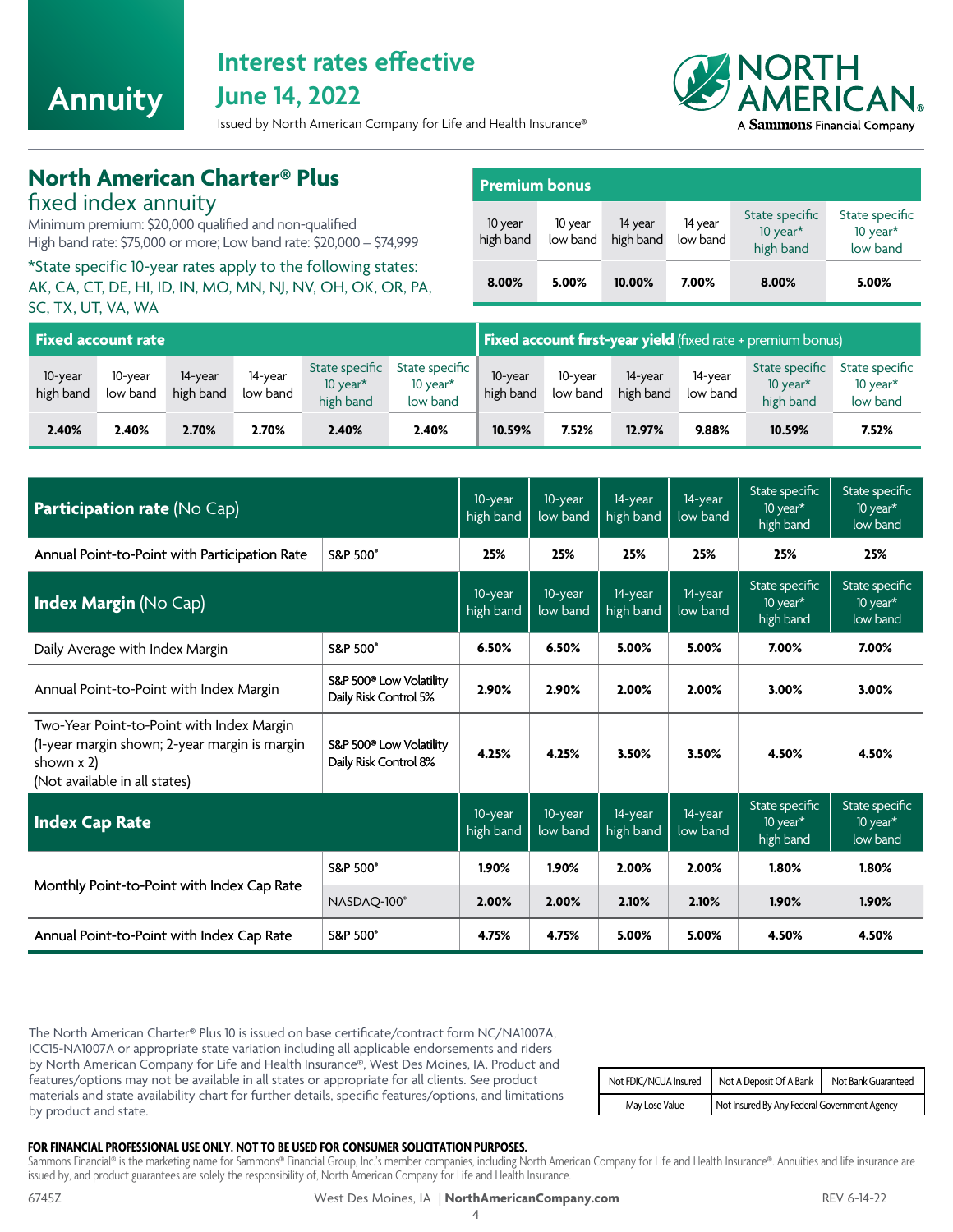<span id="page-4-0"></span>

# **Interest rates effective**

**June 14, 2022**

Issued by North American Company for Life and Health Insurance®



## **NAC BenefitSolutions®** fixed index annuity

Minimum premium: \$20,000 qualified and non-qualified

| <b>Fixed account rate</b> |  |
|---------------------------|--|
| 1.50%                     |  |

| <b>Participation Rate (No Cap)</b>         | 10 year                                          |       |
|--------------------------------------------|--------------------------------------------------|-------|
| Monthly Average with Participation Rate    | S&P 500°                                         | 35%   |
|                                            | $DIIA^*$                                         | 35%   |
| <b>Index Margin (No Cap)</b>               | 10 year                                          |       |
| Annual Point-to-Point with Index Margin    | S&P 500° Low Volatility<br>Daily Risk Control 5% | 4.35% |
| Index Cap Rate                             | 10 year                                          |       |
|                                            | S&P 500°                                         | 1.40% |
| Monthly Point-to-Point with Index Cap Rate | NASDAQ-100 <sup>®</sup>                          | 1.20% |
| Annual Point-to-Point with Index Cap Rate  | S&P 500°                                         | 4.00% |

The NAC BenefitSolutions® is issued on base contract form NA1006A/ICC14-NA1006A or appropriate state variation including all applicable endorsements and riders by North American Company for Life and Health Insurance®, West Des Moines, IA. Product and features/options may not be available in all states or appropriate for all clients. See product materials and state availability chart for further details, specific features/options, and limitations by product and state.

| Not FDIC/NCUA Insured | Not A Deposit Of A Bank                      | Not Bank Guaranteed |
|-----------------------|----------------------------------------------|---------------------|
| May Lose Value        | Not Insured By Any Federal Government Agency |                     |

### **FOR FINANCIAL PROFESSIONAL USE ONLY. NOT TO BE USED FOR CONSUMER SOLICITATION PURPOSES.**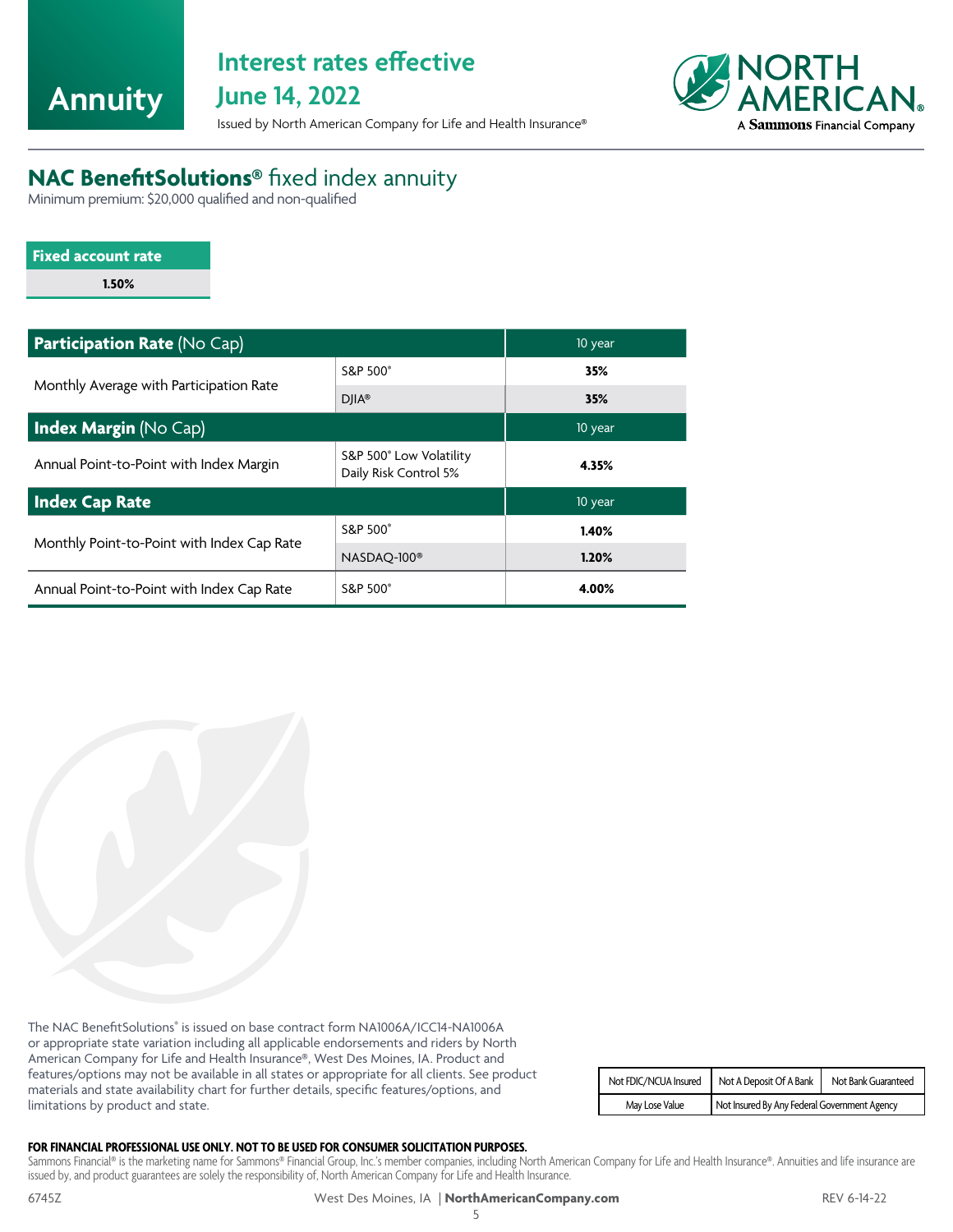<span id="page-5-0"></span>**Annuity**

## **Interest rates effective June 14, 2022**



### Issued by North American Company for Life and Health Insurance®

## **NAC IncomeChoice® 10** fixed index annuity

Minimum premium: \$20,000 qualified and non-qualified High band rate: \$250,000 or more; Low band rate: \$20,000 – \$249,999

| <b>GLWB</b> bonus                     |       | Fixed account rate                 |       |  |
|---------------------------------------|-------|------------------------------------|-------|--|
| 10-year High band<br>10-year Low band |       | 10-year High band 10-year Low band |       |  |
| 2.00%                                 | 2.00% | 1.50%                              | 1.40% |  |

| Participation rate (No Cap)                                                                           |                                                              |                                    |                      | 10 year<br>Low band |
|-------------------------------------------------------------------------------------------------------|--------------------------------------------------------------|------------------------------------|----------------------|---------------------|
| Annual Point-to-Point with Participation Rate                                                         | S&P 500°                                                     |                                    | 23%                  | 20%                 |
|                                                                                                       | S&P 500 <sup>®</sup> Low Volatility<br>Daily Risk Control 5% | Index Return Threshold             | 5.00%                | 6.00%               |
| Annual Point-to-Point with Threshold Participation Rates                                              |                                                              | <b>Base Participation Rate</b>     | 35%                  | 35%                 |
|                                                                                                       |                                                              | <b>Enhanced Participation Rate</b> | 100%                 | 100%                |
| <b>Index Margin (No Cap)</b>                                                                          |                                                              |                                    |                      | 10 year<br>Low band |
|                                                                                                       | S&P MARC 5% ER                                               |                                    | 1.85%                | 2.25%               |
| Annual Point-to-Point with Index Margin                                                               | S&P 500 <sup>®</sup> Low Volatility Daily Risk Control 5%    |                                    | 2.70%                | 3.30%               |
| Two-Year Point to Point with Index Margin<br>(1-year margin shown; 2-year margin is margin shown x 2) | S&P 500® Low Volatility Daily Risk Control 8%                |                                    | 4.00%                | 4.50%               |
| <b>Index Cap Rate</b>                                                                                 |                                                              |                                    | 10 year<br>High band | 10 year<br>Low band |
| Monthly Point-to-Point with Index Cap Rate                                                            | S&P 500°                                                     |                                    | 1.40%                | 1.30%               |
| Annual Point-to-Point with Index Cap Rate                                                             | S&P 500°                                                     |                                    | 3.50%                | 3.25%               |

The NAC IncomeChoice® is issued on base contract form NA1004A/NA1007A/ICC16-NA1009A or appropriate state variation including all applicable endorsements and riders by North American Company for Life and Health Insurance®, West Des Moines, IA. Product and features/options may not be available in all states or appropriate for all clients. See product materials and state availability chart for further details, specific features/options, and limitations by product and state.

| Not FDIC/NCUA Insured | Not A Deposit Of A Bank   Not Bank Guaranteed |  |
|-----------------------|-----------------------------------------------|--|
| May Lose Value        | Not Insured By Any Federal Government Agency  |  |

### **FOR FINANCIAL PROFESSIONAL USE ONLY. NOT TO BE USED FOR CONSUMER SOLICITATION PURPOSES.**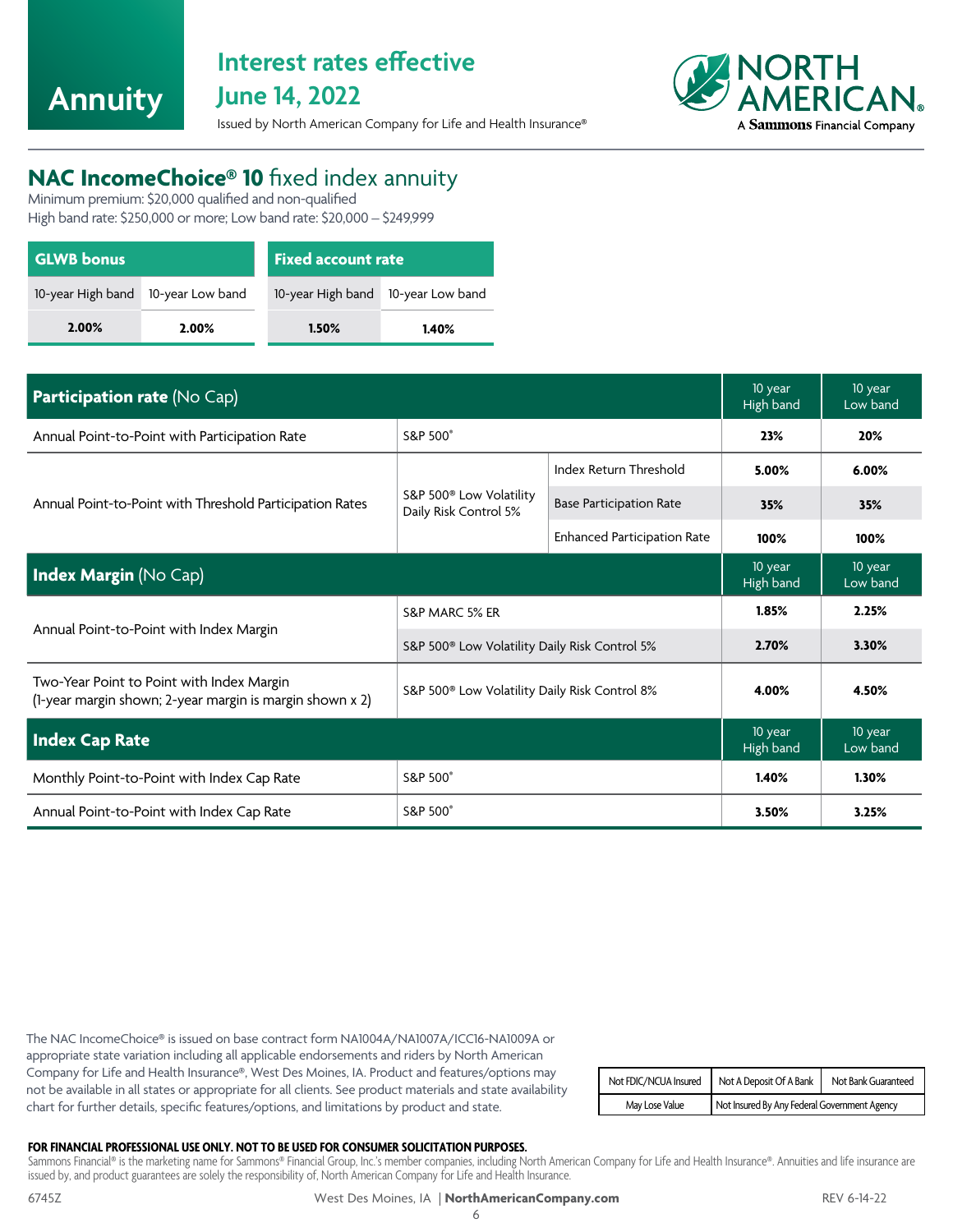<span id="page-6-0"></span>

## **Interest rates effective June 14, 2022**

Issued by North American Company for Life and Health Insurance®



## **NAC Guarantee Plus<sup>SM</sup>**

### Multi-year guarantee annuity (MYGA)

Minimum premium: \$20,000 non-qualified and qualified High band rate: \$100,000 or more; Low band rate: Less than \$100,000; 7-year rates not available in California and Florida

|                      | High band | Low band |
|----------------------|-----------|----------|
| NAC Guarantee Plus 3 | 3.55%     | 3.10%    |
| NAC Guarantee Plus 5 | 3.75%     | 3.50%    |
| NAC Guarantee Plus 7 | 3.90%     | 3.60%    |

The NAC Guarantee Plus<sup>SM</sup> is issued on base contract form ICC21-NA1016A/NA1016A or appropriate state variation including all applicable endorsements and riders by North American Company for Life and Health Insurance®, West Des Moines, IA. Insurance products and features/ options may not be available in all states or appropriate for all clients. See product materials and state availability chart for further details, specific features/options, and limitations by product and state.

| Not FDIC/NCUA Insured | Not A Deposit Of A Bank   Not Bank Guaranteed |  |
|-----------------------|-----------------------------------------------|--|
| May Lose Value        | Not Insured By Any Federal Government Agency  |  |

### **FOR FINANCIAL PROFESSIONAL USE ONLY. NOT TO BE USED FOR CONSUMER SOLICITATION PURPOSES.**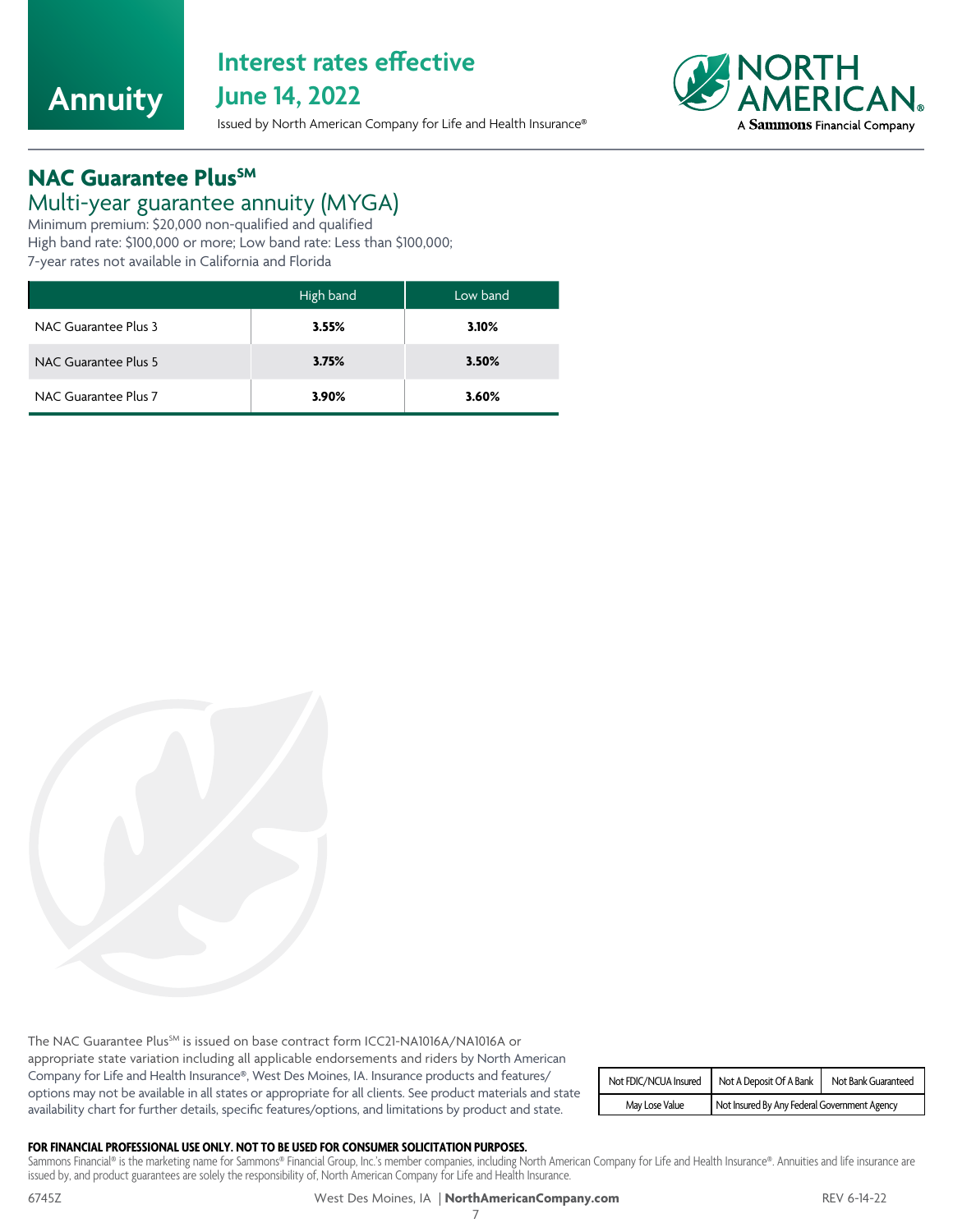### **Annuity interest rates effective June 14, 2022**

Issued by North American Company for Life and Health Insurance®



### **New business guidelines**

Interest rates and interest credit factors ("rates") can change after we receive applications and before we receive the premiums. In order to qualify for a rate hold, the following must occur:

| Fixed index annuities (FIAs),<br>except those listed below | Must receive premium within 45 days of application<br>received date. | Rate will be based on more favorable rates between:<br>• application received date<br>· premium received date      |
|------------------------------------------------------------|----------------------------------------------------------------------|--------------------------------------------------------------------------------------------------------------------|
| Multi-year guarantee<br>annuity (MYGA)                     | Must receive premium within 60 days of application<br>signed date.   | Rate will be based on more favorable rates between:<br>• application <b>signed</b> date<br>· premium received date |

If the 45<sup>th</sup> or 60<sup>th</sup> day falls on a weekend or holiday, the premium must be received on the business day before the weekend or holiday.

Rate hold only applies for the first contract year/or crediting period (first guarantee period for MYGA). For FIAs, in **subsequent contract years**, rates will be declared on the contract anniversary and will align with the effective date of the contract.

### **FOR FINANCIAL PROFESSIONAL USE ONLY. NOT TO BE USED FOR CONSUMER SOLICITATION PURPOSES.**